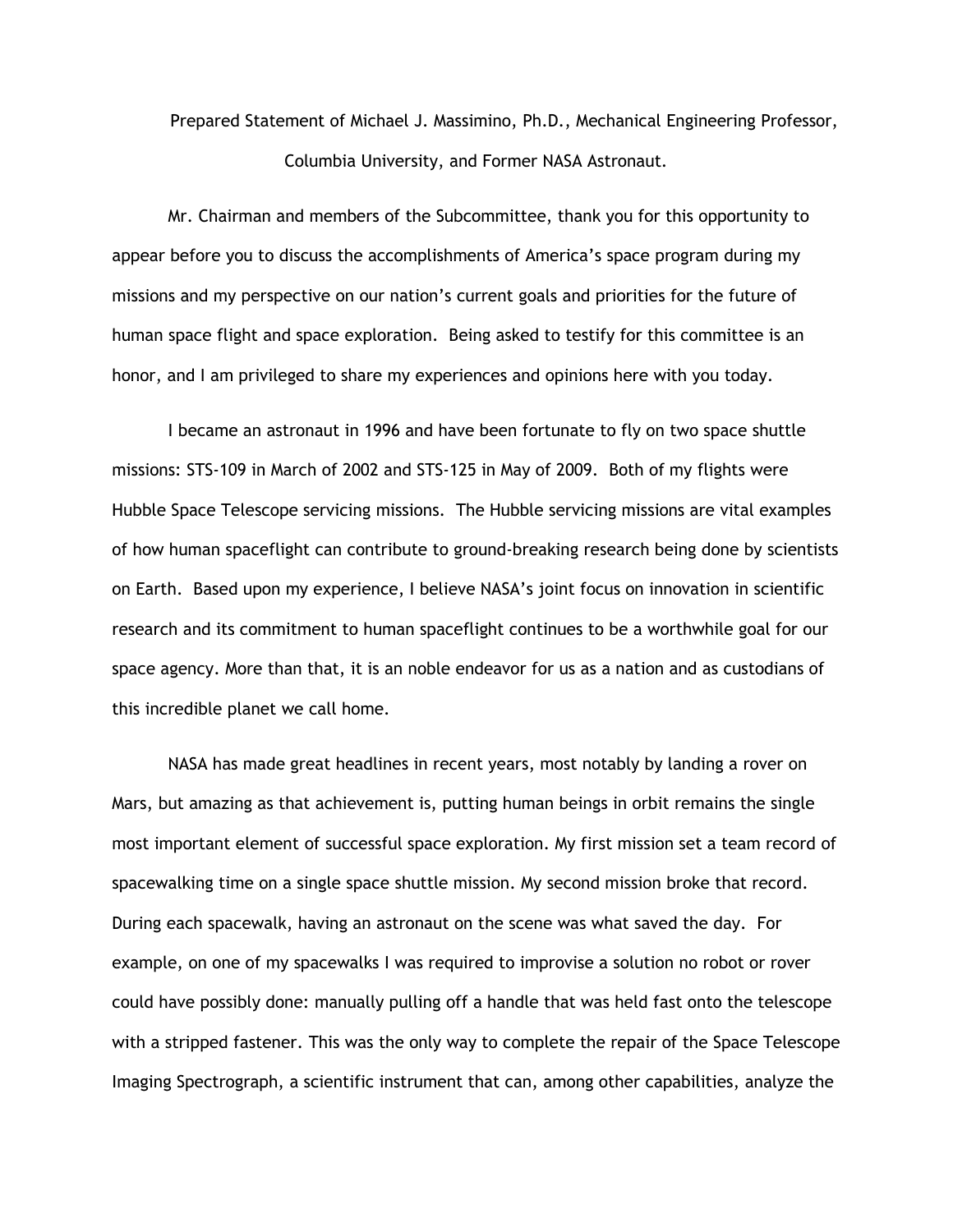atmospheres of planets in other solar systems in order to establish the possibility of finding other places in the universe capable of sustaining life.

The efforts of the human spaceflight program during my missions, in partnership with NASA's on-going ground control operations and scientific research programs, have allowed the Hubble Space Telescope Program to increase our understanding of the universe. Our servicing missions have enabled scientists from around the world to make major discoveries, including dark matter, dark energy, black holes, and the existence of planets in other solar systems. In addition to these great scientific advances, through Hubble's iconic images we have also brought the incredible beauty of the universe to the citizens of the world.

NASA has also in recent years accomplished much in terms of building and expanding international partnerships, an endeavor that I believe should continue with our nation's leadership. While an astronaut from 1996 to 2014, I had the opportunity to contribute to the planning, building, and establishment of scientific operations of the International Space Station (ISS). Among the many achievements of the ISS is bringing different countries together toward a common goal. Through the ISS and its work, the United States, Russia, member countries of the European Space Agency, Canada, and Japan work together as partners on international space projects and research. We live in this world together, and working in unison to study it can only help us all. The friendships, alliances, and accomplishments of the ISS have shown that, given common scientific and exploration goals, countries can accomplish great things together.

As a Professor at Columbia University and the Senior Advisor for Space Programs at the Intrepid Sea, Air, and Space Museum in New York City, I have seen first hand how the space program can inspire students to pursue degrees and work in STEM fields. I have seen how space travel inspires them to dream of accomplishing great things in life. Just as I was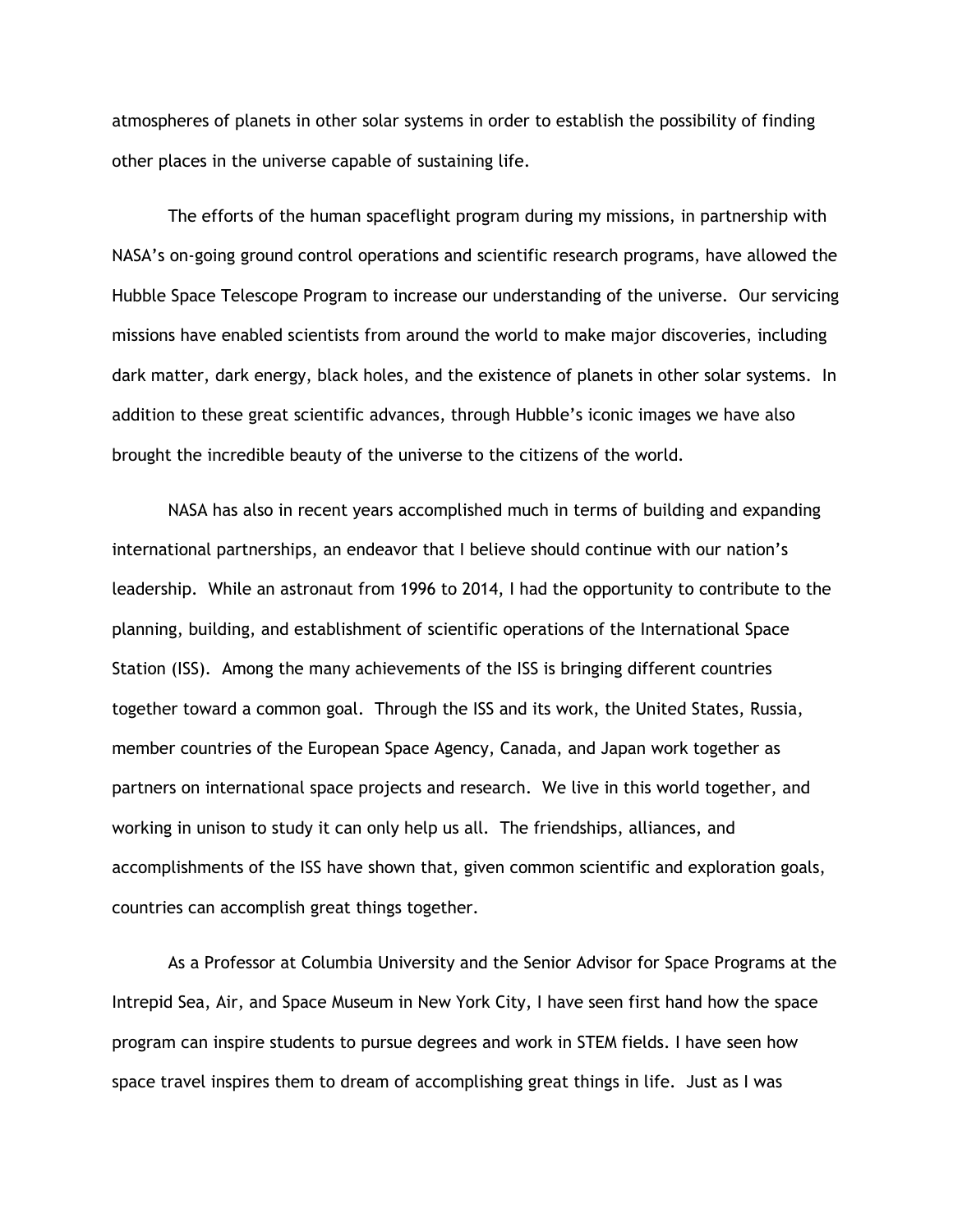inspired as a small boy by my astronaut heroes in the Apollo program, today's students are inspired by NASA's accomplishments. They are excited about the opportunities that NASA and commercial space companies have waiting for them when they complete their education. I have not found any other engineering or science endeavor that can inspire students to study in the STEM fields the way that our nation's space program can.

When I speak to my students about their interest in space-related STEM careers, there is a major opportunity open to them now that was not readily available when I was a college student over 30 years ago. The commercial space opportunities created by partnerships with NASA are very appealing to young people. There is still great interest in working for NASA and its contractors, but many students see themselves as future space entrepreneurs. Thanks to developments from NASA, many highly successful entrepreneurs see space as the next frontier for economic success in the private sector. I think we will continue to see major success stories in commercial space enterprise, and they will play a major role in inspiring young people to pursue STEM careers while also providing economic benefits for our country.

Lastly, I would like to share a story about my experiences in space and how it affected my perspective on the precious life we have here on planet Earth. During a short break in my tasks during my second spacewalk on STS-109, I had the opportunity to take in the beauty of our Earth from 350 miles up in orbit. From that height you can see the curvature of the planet, this bright ball of blue set against an endless infinity of black. The first thought that went through my mind was, "This is the view from heaven. This is what our planet must look like from heaven." But then a second thought immediately replaced that one. I said to myself, "No, it's even more beautiful than that. This is what heaven must look like. Maybe this is heaven." I felt as if I were looking into paradise. That is how beautiful our Earth looks like from space. It is a fragile oasis. It keeps us alive, safe from the chaos and dangers of space, just above our atmosphere. It is our home, and we need to take care of it.